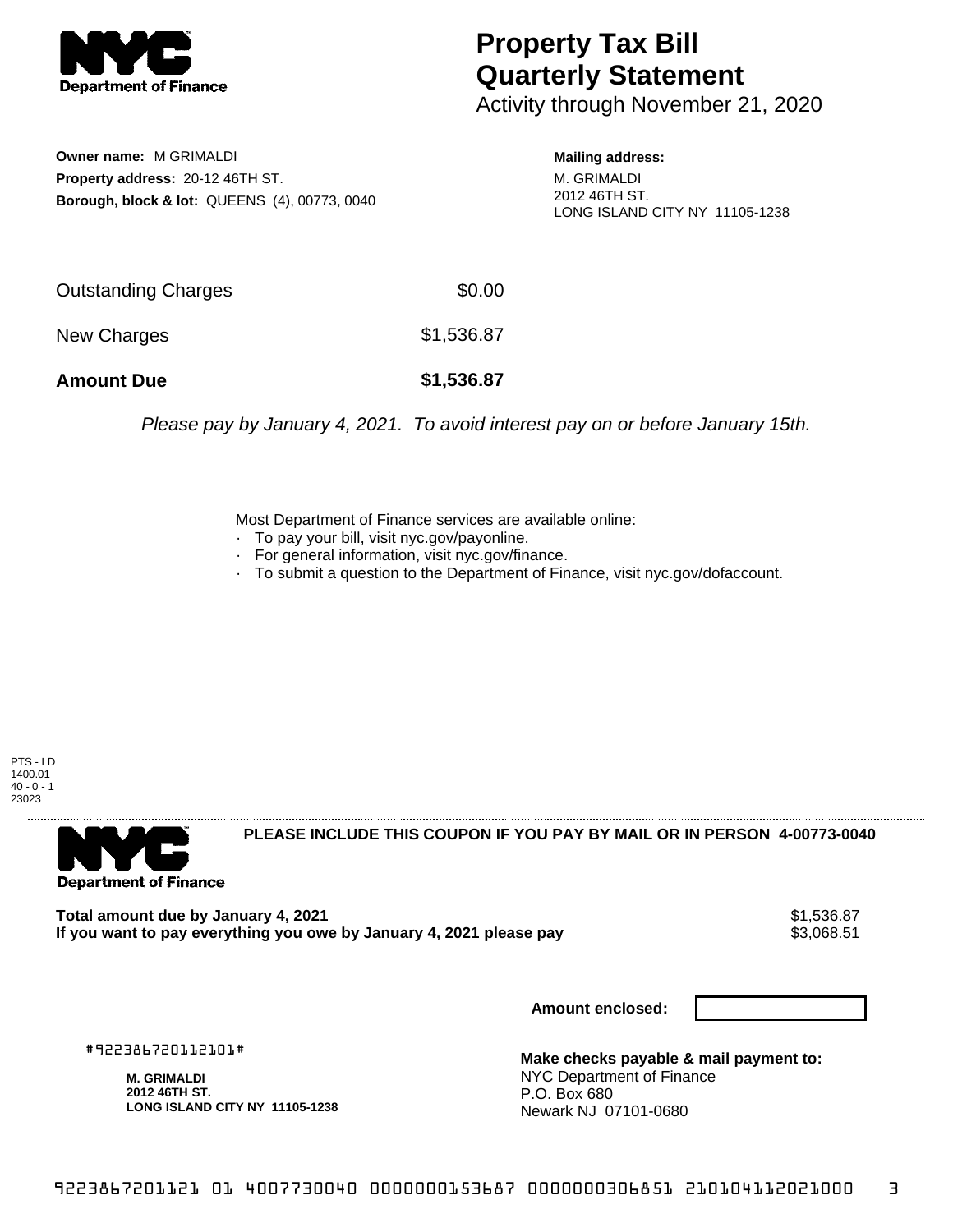

| <b>Billing Summary</b>                                                                                         | <b>Activity Date Due Date</b> | <b>Amount</b> |
|----------------------------------------------------------------------------------------------------------------|-------------------------------|---------------|
| Outstanding charges including interest and payments                                                            |                               | \$0.00        |
| <b>Finance-Property Tax</b>                                                                                    | 01/01/2021                    | \$1,556.71    |
| <b>Adopted Tax Rate</b>                                                                                        |                               | $$-19.84$     |
| <b>Total amount due</b>                                                                                        |                               | \$1,536.87    |
| <b>Tax Year Charges Remaining</b>                                                                              | <b>Activity Date Due Date</b> | <b>Amount</b> |
| Finance-Property Tax                                                                                           | 04/01/2021                    | \$1,556.71    |
| <b>Adopted Tax Rate</b>                                                                                        |                               | $$-19.84$     |
| Total tax year charges remaining                                                                               |                               | \$1,536.87    |
| If you want to pay everything you owe by January 4, 2021 please pay                                            |                               | \$3,068.51    |
| If you pay everything you owe by January 4, 2021, you would save:                                              |                               | \$5.23        |
| How We Calculated Your Property Tax For July 1, 2020 Through June 30, 2021                                     |                               |               |
|                                                                                                                | Overall                       |               |
| Tax class 1 - Small Home, Less Than 4 Families                                                                 | <b>Tax Rate</b>               |               |
| Original tax rate billed                                                                                       | 21.1670%                      |               |
| New Tax rate                                                                                                   | 21.0450%                      |               |
| <b>Estimated Market Value \$881,000</b>                                                                        |                               |               |
|                                                                                                                |                               | <b>Taxes</b>  |
| <b>Billable Assessed Value</b>                                                                                 | \$35,411                      |               |
| <b>Basic Veteran</b>                                                                                           | $-2,880.00$                   |               |
| <b>Taxable Value</b>                                                                                           | \$32,531 x 21.0450%           |               |
| <b>Tax Before Abatements and STAR</b>                                                                          | \$6,846.16                    | \$6,846.16    |
| Enhanced Star - School Tax Relief                                                                              | $$-3,280.00$                  | $$-659.00**$  |
| Annual property tax                                                                                            |                               | \$6,187.16    |
| Original property tax billed in June 2020                                                                      |                               | \$6,226.84    |
| <b>Change In Property Tax Bill Based On New Tax Rate</b>                                                       |                               | $$ -39.68$    |
| ** This is your NYS STAR tax savings. For more information, please visit us at nyc.gov/finance or contact 311. |                               |               |

Please call 311 to speak to a representative to make a property tax payment by telephone.

## **Home banking payment instructions:**

- 1. **Log** into your bank or online bill pay website.
- 2. **Add** the new payee: NYC DOF Property Tax. Enter your account number, which is your boro, block and lot, as it appears here: 4-00773-0040 . You may also need to enter the address for the Department of Finance. The address is P.O. Box 680, Newark NJ 07101-0680.
- 3. **Schedule** your online payment using your checking or savings account.

## **Did Your Mailing Address Change?**

If so, please visit us at **nyc.gov/changemailingaddress** or call **311.**

When you provide a check as payment, you authorize us either to use information from your check to make a one-time electronic fund transfer from your account or to process the payment as a check transaction.